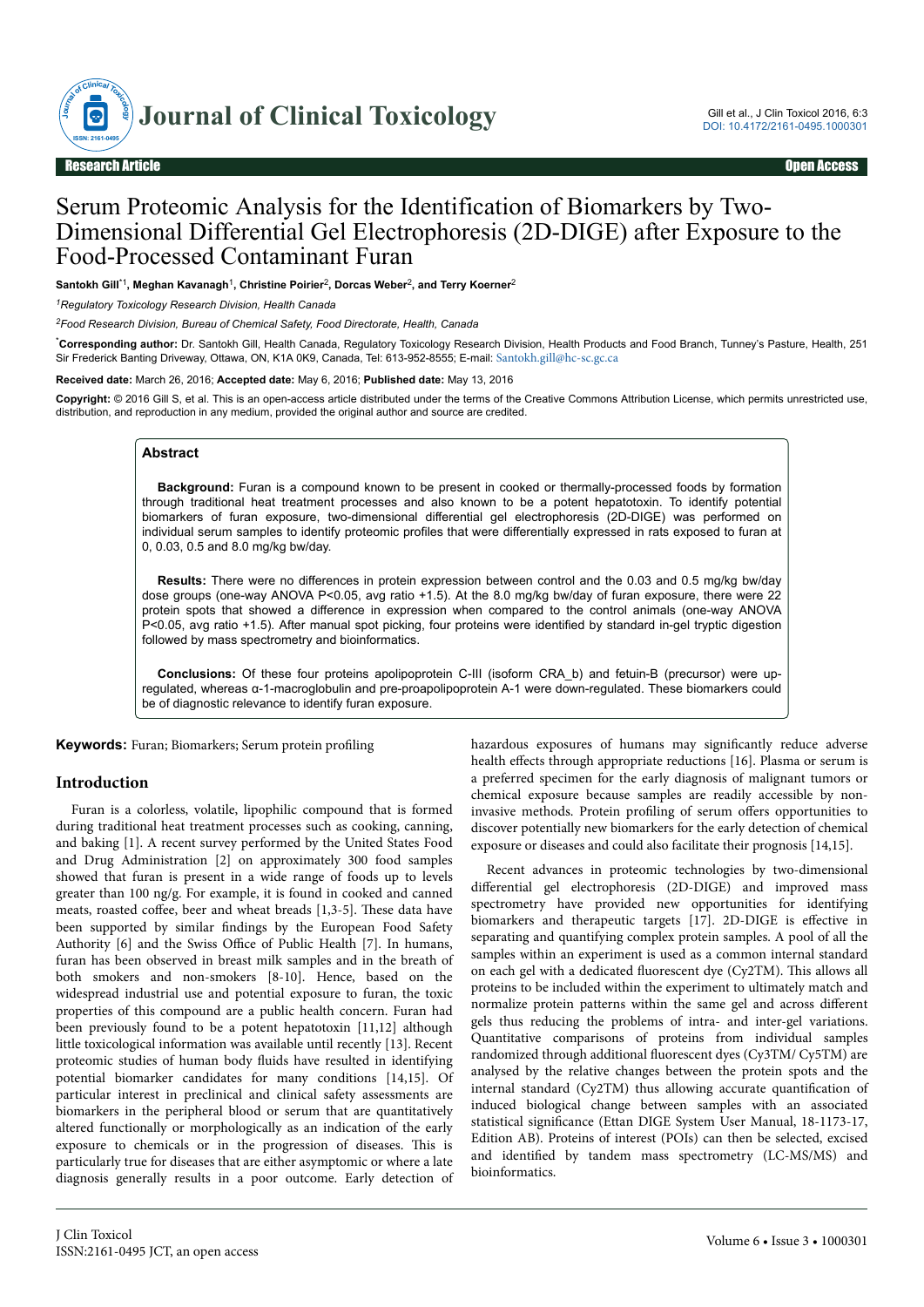Page 2 of 7

The object of this study was to use proteomic approaches (2D-DIGE/LC-MS/MS) to assess possible biomarkers of exposure in male rats that were administered furan at 0.0, 0.03, 0.5 and 8.0 mg/kg bw/ day. Significant differences in protein expression (one-way ANOVA P<0.05, avg ratio+1.5) between control and various dose groups was used to establish protein profiles that could be relevant for early discrimination between these groups. In addition, our objectives were to identify serum proteins in rats that might serve as sensitive indicators of hepatomegaly, hepatocellular necrosis or hepatobiliary injury as these were the histological observations from our previous study [13].

# **Method and Material**

# **Test compound and dosing solutions**

Furan doses were prepared by mixing the appropriate quantity of furan with Mazola<sup>®</sup> corn oil to deliver final concentrations at 0, 0.03, 0.12, 0.5, 2.0 and 8.0 mg/ml. Each dose was prepared separately on a volume-to-weight (v:w) ratio. Chilled corn oil was weighed to the nearest milligram in a conical flask. Chilled furan solution was drawn up in a Hamilton syringe, measured to the nearest microliter, injected into corn oil and mixed using a magnetic stir bar. Dosing solutions were dispensed into brown glass vials and capped with plastic closures adapted with silicon septa ensuring no remaining air space. Dosing solutions were stored at 4°C with fresh solutions were prepared every 14 days [18].

# **Animal studies**

Fischer-344 male and female rats were obtained from Charles River Laboratories Inc. (St.-Constant, QC) at 5-6 weeks of age and were acclimatized for a period of twelve days before studies began. Animals were handled and treated according to the Guidelines of the Canadia Council of Animal Care (Ottawa, ON). Animals received treatment by gavage over a 90-day period, dosing 5 days a week final furan concentrations at 0, 0.03, 0.12, 0.5, 2.0 and 8.0 mg/kg bw/day. Нese animals were weighed daily on weekdays prior to gavage. Food consumption was measured on a weekly basis [13].

# **Sample collection**

At the end of the study, animals were sacrificed by exsanguination under isofluorane anaesthesia. Blood from the abdominal aorta was collected in SST Vacutainer® tubes (Becton-Dickinson, Franklin Lakes, NJ) and allowed to clot at room temperature. Serum was separated by centrifugation at 3,000x g, aliquoted and stored at -80°C for twodimensional differential gel electrophoresis (2D-DIGE) and clinical chemistry analysis. Each sample was limited to a maximum of 3 freeze/ thaws cycles [13].

# **Immunodepletion of serum**

Randomly selected male serum samples (n=5) at doses of 0, 0.03, 0.5 and 8.0 mg/kg bw/day were processed using the Albumin and IgG Depletion Spintrap Kit (GE Healthcare) following the manufacturer's instructions. Нis allowed the removal of high abundant proteins (Albumin/IgG) allowing a larger quantity of less abundant proteins to be analyzed by 2D-DIGE. In brief, each column was depleted of storage solution by centrifugation for 30 seconds at 100 xg. Columns were then equilibrated several times with 400 l binding buffer (20 mM sodium phosphate, 0.15 M sodium chloride pH 7.4) followed by centrifugation

for 30 sec at 800 xg and discarding the flow through. Each diluted serum sample (50 l serum: 50l binding buffer) was added to a column in a new tube and incubated at room temperature for 5 min. Нe depleted sample was collected by centrifugation for 30 seconds at 800x g. Binding buffer (100 l) was added twice to each column and centrifuged for 30 seconds at 800x g to give a final volume of 300 l of depleted serum. Immunodepleted serum was diluted (1:2) in binding buffer to determine protein concentrations by the Bradford assay (BioRad). Samples were stored at -80°C until further proteomic analysis.

# **Preparation of samples for two-dimensional gel electrophoresis**

Samples were additionally precipitated while removing interfering substances to improve the labelling efficiency by using the 2D Cleanup Kit (GE Healthcare) following the manufacturer's instructions. All other reagents were purchased from GE Healthcare unless otherwise specified. Pellets were resuspended in Standard Cell Lysis Buffer (pH 9.0) containing 7 M urea, 2 M thioruea, 30 mM Tris-HCl, 4% (w/v) 3- [3-cholamidopropyl) dimethylammonio]-1-propanesulfonate (CHAPS) to a final concentration of [10 g/l]. All samples were adjusted to a final pH of 9.0. Stock solution of CyDye DIGE Fluor Cy2TM, Cy3 TM and Cy5 TM minimal dyes were made by adding 5 l of fresh dimethylformamide (Sigma-Aldrich) to each vial containing 5nmol of dye. To take advantage of the multiplexing capabilities of 2D-DIGE, an internal standard representing a pool of all samples (n=20) was labelled with Cy2TM to be included on each gel to facilitate gel-to-gel matching and statistical analysis. Нe internal standard protein (Cy2TM) was labelled in a single tube for all gels in the study for improved consistency. For analytical gels, each sample containing 50 g of protein was labelled with 400 pmol of the appropriate dye. Each individual protein sample was labelled with either Cy3 TM or Cy5 TM alternating dyes between doses in a random fashion. Labelling was conducted in the dark for 30 minutes and the reaction was stopped with 0.2 µl of 10 mM Lysine as outlined for 2D-DIGE minimal labelling in the EttanTM DIGE Imager user manual (GE Healthcare).

# **Two-dimensional gel electrophoresis**

First dimensional separation was completed using 18 cm Immobiline Drystrips pH 4-7 (GE Healthcare) with the Ettan IPGphor3 Isoelectric Focusing System. Нe Cy2 TM , Cy3 TM and Cy5TM labelled samples for each analytical gel were combined and the total volume adjusted to 340 l by the addition of rehydration buffer containing 7 M Urea, 2 M Нioruea, 2% (w/v) 3-[3-cholamidopropyl) dimethylammonio]-1-propanesulfonate (CHAPS), 0.5% IPG Buffer pH 4-7, 0.2% (w/v) Dithiothreitol (DTT) and bromophenol blue. Proteins were separated in 18 cm ceramic strip holders (GE Healthcare) by active rehydration following the manufacturer's instructions (GE Healthcare). In brief, each labelled sample in rehydration buffer was placed into an 18 cm ceramic strip holder between the electrodes. Immobiline DryStrips 18 cm pH 4-7 were placed gel side down into the stripholder using forceps. DryStrip Cover Fluid was added to the top of each strip to prevent the evaporation of sample or urea crystallization. Ceramic strip holders were added to the Ettan IPGphor3 unit for first dimensional separation of proteins by isoelectric focusing (IEF) at 20°C and 75 A/strip using the outlined running protocol: 14 hrs at 30 V; 1 hr at 500 V; 1 hr gradient up to 1,000 V; 3 hr gradient up to 8,000 V and a final step of 8,000 V to a total of 33217 V hrs. Нe focused Immobiline Drystrips had the excess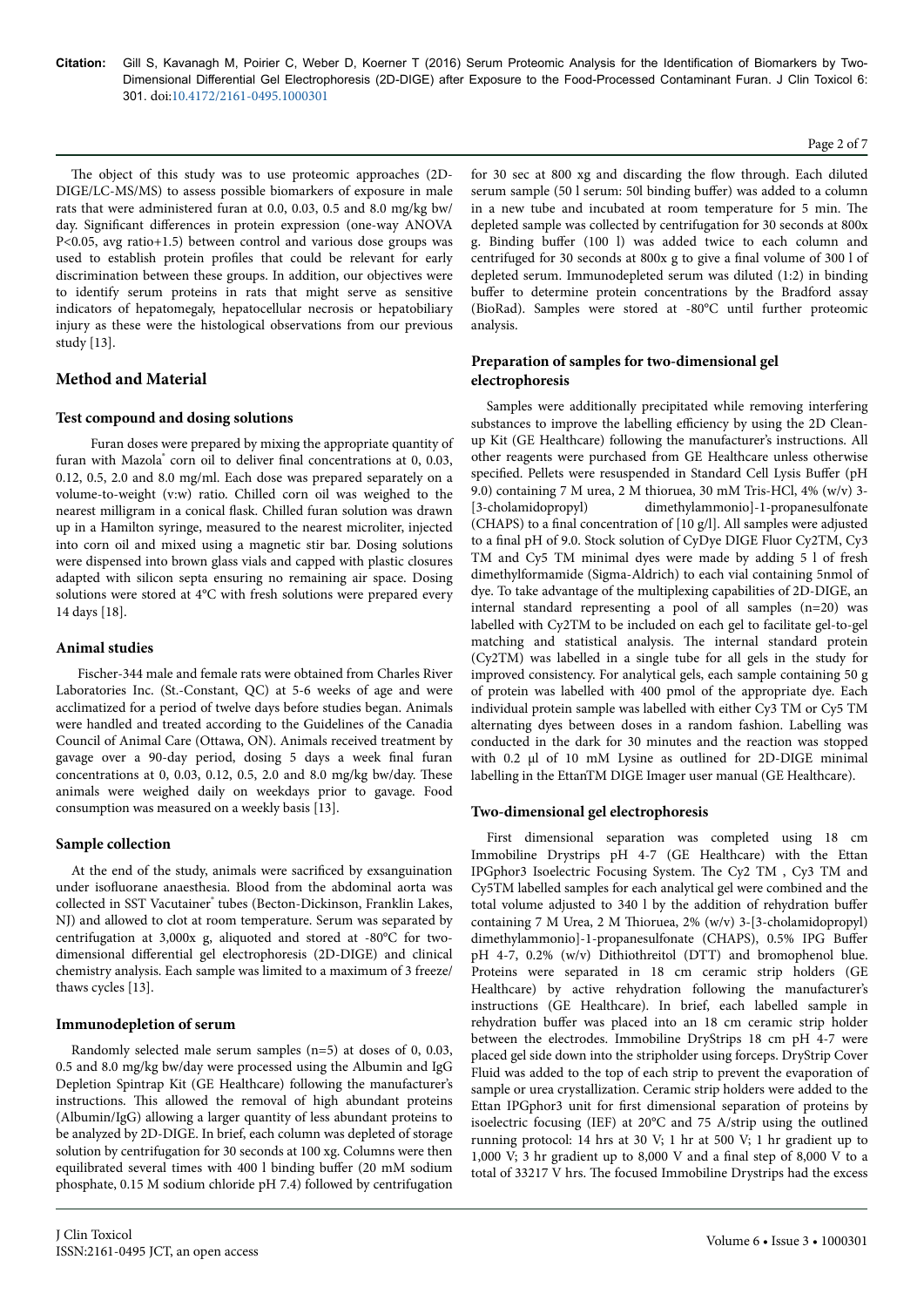#### Page 3 of 7

cover fluid removed and were stored at -80°C for several hours until the equilibration of strips and second dimensional separation was performed.

Second dimensional separation (SDS-PAGE) was completed by casting 15% polyacrylamide gels using the Ettan DALT Gel Caster and low fluorescent Ettan DALT plates (GE Healthcare). Gels were overlaid with water-saturated butanol for one hour followed by 1x SDS DALT electrophoresis running buffer and allowed to polymerize overnight. Focused Immobline Drystrips were removed from -80°C and left in a solution containing Equilibration Buffer (6 M Urea, 30% glycerol, 2% (w/v) SDS, 50 mM Tris-HCl (1.5 M, pH 8.8) and 0.02% bromophenol blue) with the addition of 0.5% (w/v) of DTT for 15 minutes. This was followed by a second incubation of Equilibration Buffer but with the addition of 4.5% (w/v) Iodoacetamide for 15 minutes. Нe strip was added to the top of each gel and covered with 0.5% (w/v) agarose overlay solution containing 0.02% bromophenol blue. Electrophoresis was performed using the Ettan DALT six electrophoresis system with a Multitemp III cooling unit and the EPS601 Electrophoresis Power Supply (GE Healthcare) by applying 0.5 W/gel overnight followed by 17 W/gel until the bromophenol blue dye front reached the bottom of the gels.

## **Image acquisition and statistical analysis**

Analytical gels were scanned using the EttanTM DIGE Imager (GE Healthcare) at 100  $\mu$ m resolution using excitation/emission wavelengths specified by selecting the DIGE File Naming Format: Cy2 TM at 480 nm/530 nm, Cy3 TM at 540 nm/595 nm and Cy5 TM at 635 nm/680 nm which enabled the fluorescence proteins to be visualized. The exposure was set for each channel in that the maximum pixel value was achieved without saturation as outlined in the EttanTM DIGE Imager user manual (GE Healthcare). Images were analysed using the Decyder 2D software v7.0 (GE Healthcare) according to the manufacturer's recommendation. In brief, all gel images were viewed and cropped in the Image Loader. Нis allowed the images to be the same size and exclude areas (i.e., vertical streaks at extreme pH, Immobline Drystrip, dye front) to achieve relevant areas of interest and optimize spot matching across the individual gels. A single cropped "master" gel containing an internal standard (Cy2 TM) and two individual samples (Cy3 TM, Cy5 TM) was analyzed in the DIA (Differential In-Gel Analysis) module. Spot detection was performed using an estimation of 10, 000 spots with an exclusion of background by selecting the volume of the first true spot. Cropped images (n=30) representing each channel (Cy2 TM, Cy3 TM and Cy5 TM) of all gels were processed using the Batch Processor module which performs automated matching of spot boundaries from all gels to the " master" gel using the parameters selected in the DIA module. Samples were specified into dose groups or as internal standards with the master gel identified. Individual samples (Cy3 TM, Cy5 TM) were compared to the corresponding protein spot of the internal standard (Cy2 TM) on the same gel to provide spot protein abundance ratios (i.e., Cy2: Cy3, Cy2: Cy5) used for normalization. In addition, the identical pooled internal standard (Cy2 TM) from each gel was matched and spot protein abundance ratios were compared from each gel to reduce the amount of gel-to-gel variability. Overall, the intra- and inter-gel variation is reduced allowing only the biological variation to be compared in future analysis. Images were then viewed in the BVA (Biological Variation Analysis) module to verify that all spots on the gel images were matched.

Statistical analysis was conducted using the EDA (Decyder Extended Data Analysis) module. A base set was created to filter both proteins and spot maps by selecting proteins spots present in 90% of the gel images and removing unassigned proteins. Differential Expression Analysis calculations for one-way ANOVA (P<0.05) with a multi-comparison test between all doses as well as the t-test and average ratio between each dose and the control were performed. An additional set was created by filtering only those proteins which had a one-way ANOVA (P<0.05) and a change in avg ratio expression of +1.5 to be used for future analysis. Principle Component Analysis (PCA) was conducted to analyse the protein distribution patterns for dose related changes and identify differentially expressed proteins. Pattern Analysis was completed by Hierarchical Clustering, Kmeans and Self-Organizing Maps to visualize the data and group similar data into subsets or clusters. Points of interest (POIs) for further analysis were identified based on results of the Differential Expression Analysis (one-way ANOVA P<0.05, avg ratio +1.5) compared to the control dose. All the POIs identified as significant, were exported as a pick list into BVA where all spots were manually confirmed before proceeding with the preparative gels for spot picking.

## **Preparative gels and spot picking**

Preparative gels were conducted in duplicate using the same protocol as analytical gels with the following exceptions. A single sample containing 500 g of pooled unlabelled protein was used which represented all dose groups. Нis enabled more protein to be selected for mass spectrometry analysis. First dimensional separation was completed on the unlabelled sample and the total volume was adjusted to 340 l by the addition of rehydration buffer. For second dimensional separation, the glass plates were first washed in  $1\%$  Decon  $(v/v)$ overnight, 1% HCL for one hour and then treated with Bind Saline working solution (GE Healthcare) and left to dry for a minimum of 1.5 hours before casting the gels. Upon completion of the electrophoresis, the glass plates were separated with the gel remaining on the bind saline treated plate. Gels were notched for identification and placed in a tray covered with fixing solution (50% Methanol, 7% Acetic acid) for 30 minutes on an orbital shaker twice. Fixed gels were placed in a new tray covered with SYPRO Ruby staining solution in the dark until optimal staining was achieved. In order to minimize background, gels were transferred to a tray with wash solution (10% Methanol, 7% Acetic acid) for 30 minutes on an orbital shaker. Нis was followed by two washes in ultrapure water before imaging. Preparative gels were scanned using the EttanTM DIGE Imager (GE Healthcare) at 480 nm/595 nm (SR1-filter setting) which enabled the fluorescence proteins to be visualized. Нe exposure was set in that the maximum pixel value was achieved without saturation. Gels were scanned to identify POIs and improve manual spot picking. Gels were placed on a Dark Reader® Transilluminator (Clare Chemical Research, Dolores, CO, USA) and POI's were manually picked using the OneTouch Plus spot-picker pipette with disposable tips (Gel Company Inc., San Francisco, CA, USA). Selected gel plugs containing POIs were placed in a microcentrifuge tube containing 1% acetic acid and then stored at -20°C until identification. Gels were scanned a second time to confirm spot picking.

#### **Tryptic digestion**

Excised spots were placed in low-binding tubes (LoBind, Eppendorf) and washed with 200 µl of water (Milli-Q 18 Ω). The gel pieces were dehydrated with 200  $\mu$ l of 50% acetonitrile (ACN)/buffer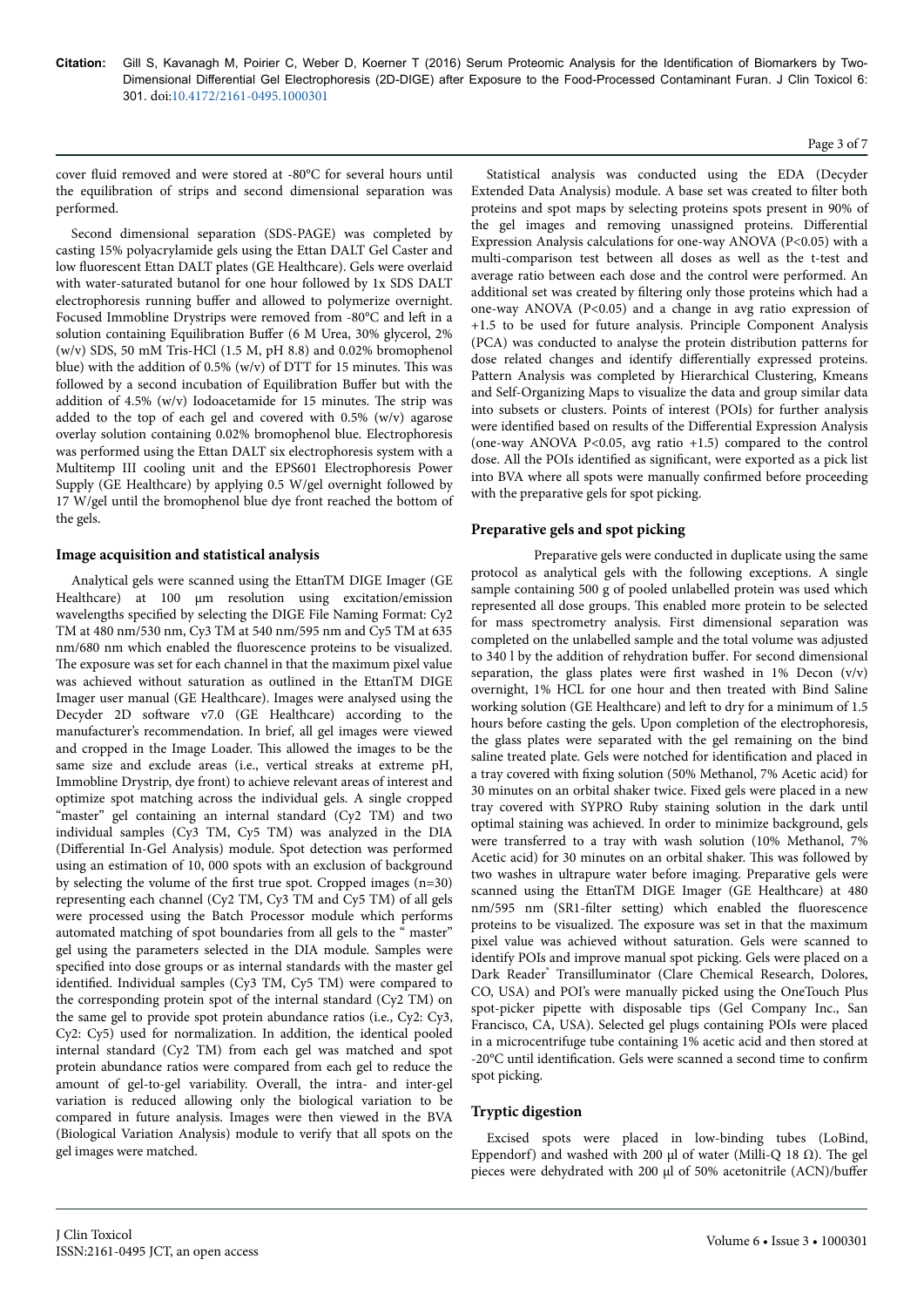(50 mM  $NH_4HCO_3$ ) followed by another 200 µl of 100% ACN. The ACN was removed and the gel pieces were dried in a vacuum centrifuge (Нermo Electron Corporation, Savant, DNA 120 SpeedVac Concentrator) to remove residual solvent. The gel pieces were rehydrated with 50 µl DTT (500 mM in buffer) and the protein cysteine residues were allowed to reduce for 30 minutes at 37°C. Нe proteins were alkylated in the dark at room temperature for 30 minutes by the addition of 50 µl of a freshly prepared iodoacetamide (1 M in buffer). The gel pieces were washed with 400 µl Milli-Q water to remove any residual iodoacetamide and the digestion was initiated by the addition of trypsin (10 µl of 20 ng/µl Promega Sequence Grade Modified in buffer) and a minimal amount of buffer (30  $\mu$ l) to cover the gel pieces. Нe samples were incubated overnight at 37°C. Нe digested peptides were extracted from the gel plugs with 50 l of 1% formic acid (FA) and mixed for 10 minutes (max speed on bench top centrifuge) and the supernatant was removed and put into a new low binding tube. The gel pieces were then extracted with 80 μl of 70% ACN/5% FA and mixed for 10 minute, adding the supernatant to the previous supernatant. Нe peptide solution was dried in a vacuum centrifuge and reconstituted in mass spectrometry buffer (30 l of 0.1%) FA).

## LC-MS/MS analysis and protein identification

Liquid chromatography (LC) and mass spectrometry (MS) was performed on a hybrid MALDI Q-TOF Premier (Waters, Milford, MA) fitted with a nanolockspray source, which was coupled to a nanoAcquity UPLC system (Waters, Milford, MA). An auxiliary solvent manager was used to deliver a reference mass calibration standard [Glu1]-Fibrinopeptide B in 50% aqueous methanol  $(0.5 \mu M)$ ). The LC system consisted of a trap column (Symmetry C18, 5 μm 180 µm x 20 mm, Waters) and an analytical column (BEH 130 C18, 1.7 µm 100  $\mu$ m x 100 mm, Waters). Solvent A consisted of H<sub>2</sub>O with 0.1% FA and solvent B consisted of ACN with 0.1% FA. In a typical experiment, digests were injected  $(4 \mu L)$  onto the trap column for 3 minute at a flow rate of 3.0 µL/min using 99% solvent A. Нe samples were then diverted to the analytical column and eluted at 300 nL/min. Нe elution program started with 99% A for 1 minute followed by a gradient to 50% B in 35 minutes.

The mass spectrometer was operated in positive ion mode in a V configuration (resolution >10000 FWHH) and the acquired data collected using MassLynx v4.1 software package. Data was collected in both MS full scan survey mode and an automated data directed analysis (DDA) mode. MS survey scan data was acquired in continuum mode from m/z 100 to 1500 and the collection of MS/MS information (m/z 100 to 1500) was triggered when the threshold rose above a minimum (5 counts/sec). Data was collected on up to three simultaneous masses and the system was returned to MS survey scan mode when the counts for each triggered mass returned to a minimum (10 counts/sec) or a time constraint was reached (4.8 sec). Data collection continued with mass- and charge-dependent collision energies for charge states of 2+, 3+ or 4+ until of the above set of specifications was reached.

Peak lists were developed from the data collected in the LC-MS/MS analysis of each gel sample using MassLynx 4.1 and submitted directly to an in-house Mascot server with distiller software version 2.4.3.1. The tandem MS information was then searched against the NCBI database (version 20130503) with specific taxonomy (Rattus, 68, 381 sequences), 1 missed cleavage site, a fixed carbamidomethylation modification at cysteine, variable modifications deamidation (NQ), oxidation (M), phosphorylation (ST), phosphorylation (Y), peptide tolerance  $\pm$  0.1 Da, and MS/MS fragment tolerance  $\pm$  0.1 Da. Proteins were identified and included if detected in all samples, a protein score above the confidence threshold and sequence coverage of at least 10% based on at least 2 identified peptides [19].

# **Results**

# Proteome differential expression in serum between treated **and control animals**

Statistical analysis was conducted using the EDA (Decyder Extended Data Analysis) module. The differential expression analysis (DEA) module was used to established the base set of proteins (n=238) by the filtering criteria by selecting proteins spots present in 90% of the gel images and removing unassigned proteins. Of these proteins, those with a one-way ANOVA with multiple comparison test  $(P<0.05)$  were further reduced (n=92). Comparisons between control and each dose group by the t-test and average ratio allowed the further filtering of a differential protein average ratio expression of  $+1.5$  as a parameter. At both the 0.03 or 0.5 mg/kg bw/day dose groups, no proteins were identified as significantly changed (one-way ANOVA P<0.05, avg ratio of  $+1.5$ ). In comparison, there were 22 protein spots differentially expressed at the 8.0 mg/kg bw/day dose group. A gel image illustrating the proteins identified (one-way ANOVA P<0.05, avg ratio +1.5) and the randomization of samples between dyes is shown (Figure 1).



Figure 1: Experimental Design and 2D-DIGE gels of serum samples of male animals treated with various doses of furan. A) Experimental design of the 2D-DIGE experiment with individual samples randomized between dyes (Cy3TM, Cy5TM) with 5 biological replicates per dose and a polled internal standard (Cy2TM ) representing all samples within the study. B) A standard gel image illustrating the protein differentially expressed (one-way ANOVA P<0.05, ratio +1.5) as indicated by the spot master number

Principle Component Analysis was conducted to analyse the protein distribution patterns for dose related changes and identify those differentially expressed. The experimental groups are represented by each of the four dose groups of furan (0, 0.03, 0.5 and 8.0 mg/kg bw/ day). Нe samples within each dose group (n=5) are grouped together thus illustrating that the biological replicates are responding in a similar way. The 8.0 mg/kg bw/day group are clearly separated from the remaining dose groups on the spot maps thus they are responding differently (Figure 2). The PCA analysis also displays several proteins which are found outside of the ellipse representing a 95% significance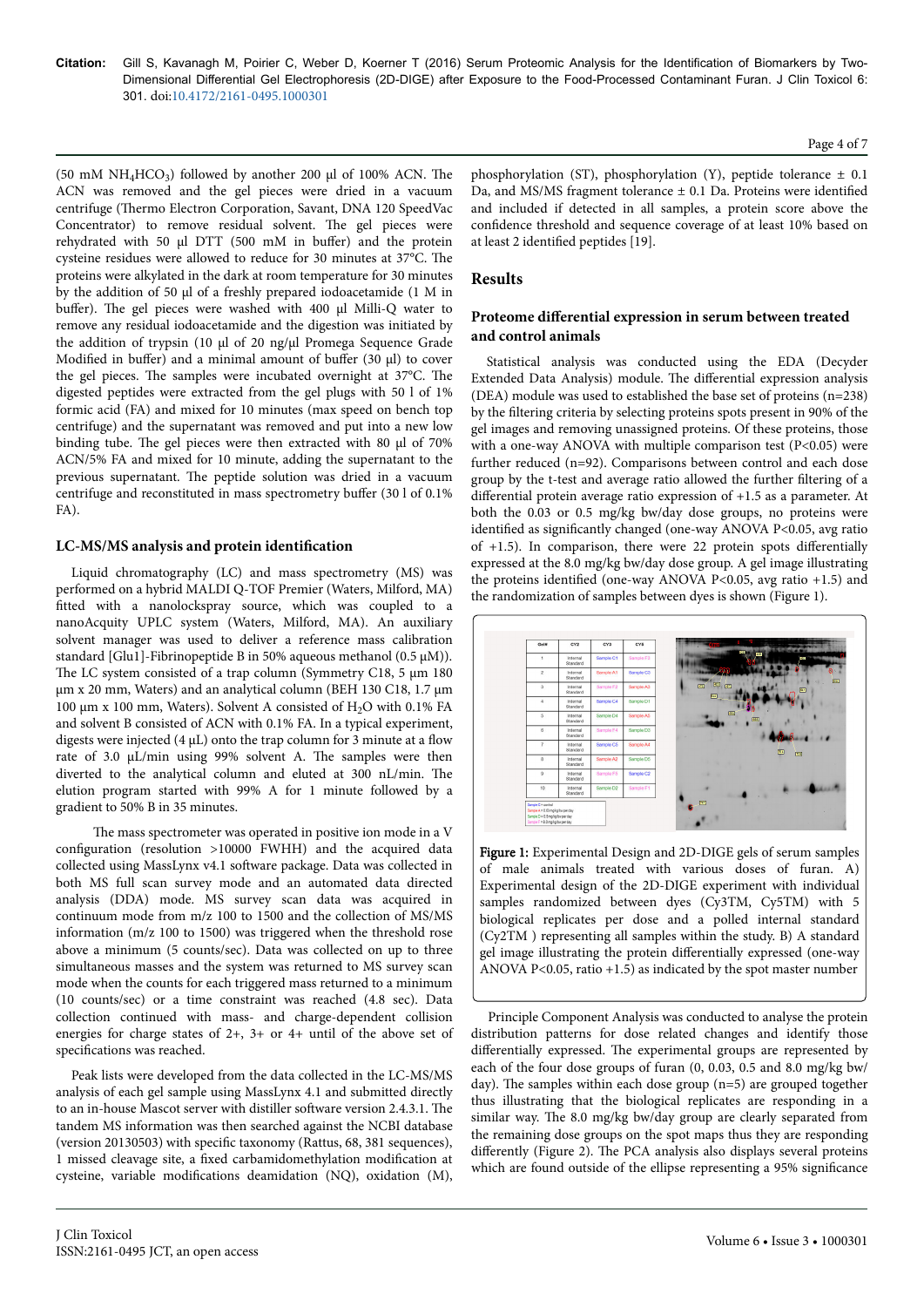#### Page 5 of 7

level (Figure 2). This represents proteins that have a strong differential expression.



Figure 2: PCA Analysis of serum samples of male animals treated with various doses of furan. Нe loading plot shows the results of the 20 individual Cy3 or Cy5 randomly labelled spot maps and the results from the administration of furan. Нe 8.0 mg/kg bw/day dose group is clustered apart from the remaining dose groups. Нe score plot shows all the proteins that were significant by a one-way ANOVA ( $P<0.05$ ) ( $n=92$ ). Proteins whose ratios varied +1.5 are indicated in blue (n=22).

Pattern Analysis was completed by Hierarchical Clustering, Kmeans and SOM analyses to visualize the data and group similar data (proteins and treatment groups) into subsets or clusters (Figure 3). Hierarchical Clustering analysis of proteins (one-way ANOVA P<0.05, avg ratio +1.5) resulted in separating the 8.0 mg/kg bw/day dose group from all other dose groups. Нis also was confirmed by Kmeans2 analysis where Cluster #1 (q=92.9) (n=5) represents the highest dose group and further supports the previous results from the PCA analysis. Kmeans1 analysis of proteins (one-way ANOVA P<0.05, avg ratio +1.5) results in four clusters which were significant. Cluster #1

 $(q=81.2)$  (n=9) and Cluster #4  $(q=81.3)$  (n=3) were the results of proteins that were down-regulated as a result of an increase in furan exposure. Cluster #2 (q=81.3) (n=6) and Cluster #3 (q=78.5) (n=4) represented proteins that were up-regulated under the same conditions. At the 8.0 mg/kg bw/day dose group, 22 protein spots were significantly altered (one-way ANOVA P<0.05, avg ratio +1.5) but only 4 of these spots were able to be manually picked and identified with high confidence with the previously mentioned parameters [19]. Fetuin B (precursor) and apolipoprotein C-III, isoform CRA\_b, were up-regulated and α-1-macroglobulin and pre-proapolipoprotein A-1 were down-regulated (Table 1).



Figure 3: Hierarchical Clustering and Kmeans Analysis of serum samples of male animals treated with various doses of furan. A) Hierarchical Cluster analysis of all proteins significant by one-way ANOVA (P<0.05) and a ratio + -1.5 (n=22). The 8.0 mg/kg bw/day dose group was distinct from all other doses.

| <b>Proteins</b>                            | gi           | <b>Mass</b> | pl   | score | % coverage | #peptides | <b>Biological</b><br><b>Function</b>                      | Fold change |
|--------------------------------------------|--------------|-------------|------|-------|------------|-----------|-----------------------------------------------------------|-------------|
| Fetuin-B<br>(precursor)                    | gi 17865327  | 42361       | 6.71 | 465   | 49         | 23        | system<br>Immune<br>regulation<br>and<br>inflammation     | $-2.4$      |
| Apolipoprotein C-<br>III.<br>isoform CRA b | qil149041555 | 7847        | 4.65 | 150   | 27         | 3         | Lipid metabolism                                          | $-2.2$      |
| Pre-<br>proapolipoprotein<br>$A-1$         | gi 55747     | 30126       | 5.52 | 439   | 42         | 18        | Anti-inflammatory<br>and anti-oxidant                     | 2.1         |
| $\alpha$ -1-macroglobulin                  | gi 205384    | 168422      | 6.46 | 223   | 4          | 10        | system<br>Immune<br>and $ $<br>regulation<br>inflammation | 1.6         |

Table 1: Identification of proteins that were differentially expressed in animals exposed to 8.0 mg/kg bw/day of furan. Expression levels were determined using 2 DIGE and proteins were identified by in-gel digestion, mass spectrometry (q-TOF MS/MS) and bioinformatics (MASCOT).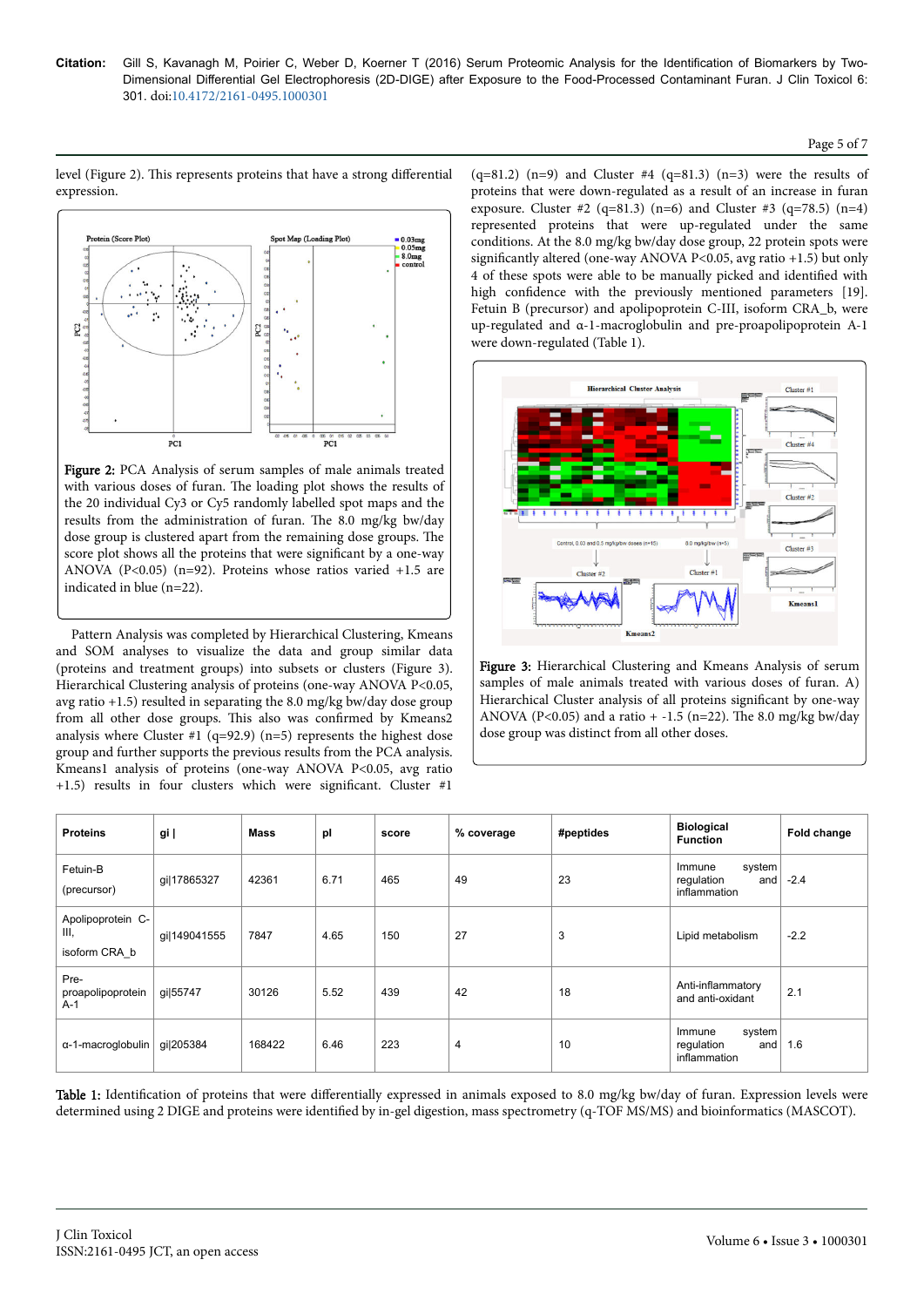# **Discussion**

Serum and other body fluids are non-invasive resources to gain access to information for the clinical diagnosis and identification of novel biomarkers. Serum provides a rich sample for diagnostic analyses because of the expression and release of potential protein biomarkers into the bloodstream via various tissues or organs in response to specific physiological states. Potential protein biomarkers may be present at low concentrations and could be masked by high abundant proteins if not depleted since they possess similar biophysical characteristics [20]. In this study, a serum proteomic profiles were used for the exposure assessment of furan which is found through food processing. Principle Component Analysis, Hierarchical Clustering and the Kmeans Analysis of identified proteins (one-way ANOVA P<0.05, avg ratio +1.5) confirm that the 8.0 mg/kg bw/day dose group of furan is distinct from all other doses as no proteins were identified as significant at the 0.03 or 0.5 mg/kg bw/day dose groups. At the the 8.0 mg/kg bw/day dose group, four proteins were identified having a significant differential expression and were identified by bioinformatic analysis of mass spectrometry data. Preproapolipoprotein A-1 (+2.1) and  $\alpha$ -1-macroglobulin (+1.6) were upregulated whereas apolipoprotein C-III- isoform CRA\_b (-2.2) and fetuin-B precursor (-2.4) were down-regulated. Нese proteins belong to the class of acute-phase protein (APPs) which are a large group of biochemically and functionally unrelated proteins whose plasma concentrations can decrease and/or increase following exposure to inflammatory conditions such as external trauma, hemorrhage/tissue injury, acute infections, burns and chronic inflammation [21]. The changes in APP plasma levels correlate with changes in the rate of hepatic synthesis and in the hepatic levels of the corresponding mRNA [22-24]. Нe serum concentrations of macroglobulins have been shown to more than double after injury [22]. This glycoprotein serves as the principal circulatory proteinase binder. Proteinases released in response to tissue injury, necrosis or inflammation would be bound and inactivated by α-1-macroglobulin, and in turn the protein complex would stimulate the liver to synthesize a number of acute-phase proteins. Fetuin is a transporter protein in the serum and is an antiinflammatory mediator that is critical to regulating the innate immune response following tissue injury in response to pro-inflammatory cytokines early in the inflammatory response. During inflammation, circulating fetuin levels substantially decrease as fetuin becomes associated with the membranes of macrophages. It is thought to mediate serum calcium homeostasis and mineralization and to potentially participate in the transport of bioactive molecules. Нe calcium levels were not altered in clinical biochemistry [13]. Preproapolipoprotein, in addition to being a marker of inflammation, is also a major precursor or component of plasma HDL which mediates the reverse transport of cholesterol from the tissues into the liver. Нe increased synthesis of pre-proapolipoprotein A-1 suggests an upregulation of HDL synthesis and the subsequent increase in cholesterol catabolism in the liver. Apolipoprotein C-III, isoform CRA\_b is involved in lipid metabolism. A decrease of approximately two-fold in the amount of apolipoprotein C-III-containing HDL particles was found in rats 24hr after the induction of inflammation [24]. Its production rate is strongly correlated with plasma triglyceride levels [25-27]. Triglycerides were significantly reduced at the same dose [13] supporting the down- regulation of the apolipoprotein C-III, isoform CRA\_b by 2D-DIGE analysis.

The APPs results in a complex systemic reaction with the goal of reestablishing homeostasis and promoting healing. Нese proteins are generally referred to as the 'molecular thermometer' whereby quantitation of individual APPs can provide an assessment of the response to the triggering event [28,29]. Нese APPs can be of diagnostic relevance and also of prognostic value. Within a few hours after exposure to toxicants, the pattern of protein synthesis by the liver is drastically altered resulting in an increase of some of these APPs [30,31]. Нe changes in the concentrations of APPs are due largely to changes in their production by hepatocytes. Нe magnitude of the increases varies from about 50 percent in the case of ceruloplasmin to as much as 1000-fold in the case of C-reactive protein and serum amyloid A, the plasma precursor of amyloid A. Нe maximal level could be seen after 8-10 days and it is maintained during each stage of disease [30]. Although, the acute phase response typically lasts only a few days, in cases of chronic or recurring inflammation, an aberrant continuation of some aspects of the acute phase response may contribute to the underlying tissue damage that accompanies the disease and may also lead to further complications. Нis was seen in the case of the subchronic study of furan for both the clinical biochemistry and histology [13] as well as being documented in other conditions such as cardiovascular or protein deposition diseases such as reactive amyloidosis.

Serum proteomic profiling as a tool to determine chemical exposure is still in its infancy stages. Humans are unavoidably exposed to a variety of environmental toxicants and combinations potentially contributing to an increased risk for a number of diseases. Detection of novel biomarkers could aid in the identification of an early-stage of chemical exposure and/or stages of disease. Biomarkers in accessible body fluids could greatly enhance the ability to identify exposures and could provide a warning sign prior to being symptomatic [17]. Нis is particularly important for asymptomatic conditions where a late diagnosis generally results in a poor outcome.

## **Conclusions**

In the present study, we used 2D-DIGE, mass spectrometry and bioinformatics for a translational approach using serum proteomic profiling for the identification of novel biomarkers related to the subchronic exposure to furan. Proteomic profiling may expand the repertoire of identified predictive biomarkers of toxicant exposures to not only provide critical tools in the evaluation of their safety for future health risk assessment but also the appropriate measures to minimize adverse effects. All the identified serum proteins were involved in the acute phase response pathway and lipid metabolism which also corroborates the histological and clinical biochemistry results of our earlier publication.

#### **Acknowledgements**

We thank Andrea Kocmarek and Paul Rowsell for reviewing the manuscript.

#### **References**

- 1. [Morehouse KM, Nyman PJ, McNeal TP, Dinovi MJ, Perfetti GA \(2008\)](http://www.ncbi.nlm.nih.gov/pubmed/18311619) [Survey of furan in heat processed foods by headspace gas](http://www.ncbi.nlm.nih.gov/pubmed/18311619) [chromatography/mass spectrometry and estimated adult exposure. Food](http://www.ncbi.nlm.nih.gov/pubmed/18311619) [Addit Contam Part A Chem Anal Control Expo Risk Assess 25: 259-264.](http://www.ncbi.nlm.nih.gov/pubmed/18311619)
- 2. [US FDA \(US Food and Drug Administration\) \(2004\) Exploratory data on](http://www.fda.gov/ohrms/dockets/ac/04/briefing/4045b2_09_furan%20data.pdf) [furan in food.](http://www.fda.gov/ohrms/dockets/ac/04/briefing/4045b2_09_furan%20data.pdf)
- 3. [Bolger PM, Tao SS, Dinovi M \(2008\) Hazards of dietary furan. In](http://onlinelibrary.wiley.com/doi/10.1002/9780470430101.ch2d/summary) [Process-induced Toxicants: Occurrence Formation, Mitigation and](http://onlinelibrary.wiley.com/doi/10.1002/9780470430101.ch2d/summary) [Health Risks, R. H. Stadler and D. R. Lineback, \(2nd eds.\) John Wiley,](http://onlinelibrary.wiley.com/doi/10.1002/9780470430101.ch2d/summary) [Hoboken, NJ pp. 111-32.](http://onlinelibrary.wiley.com/doi/10.1002/9780470430101.ch2d/summary)